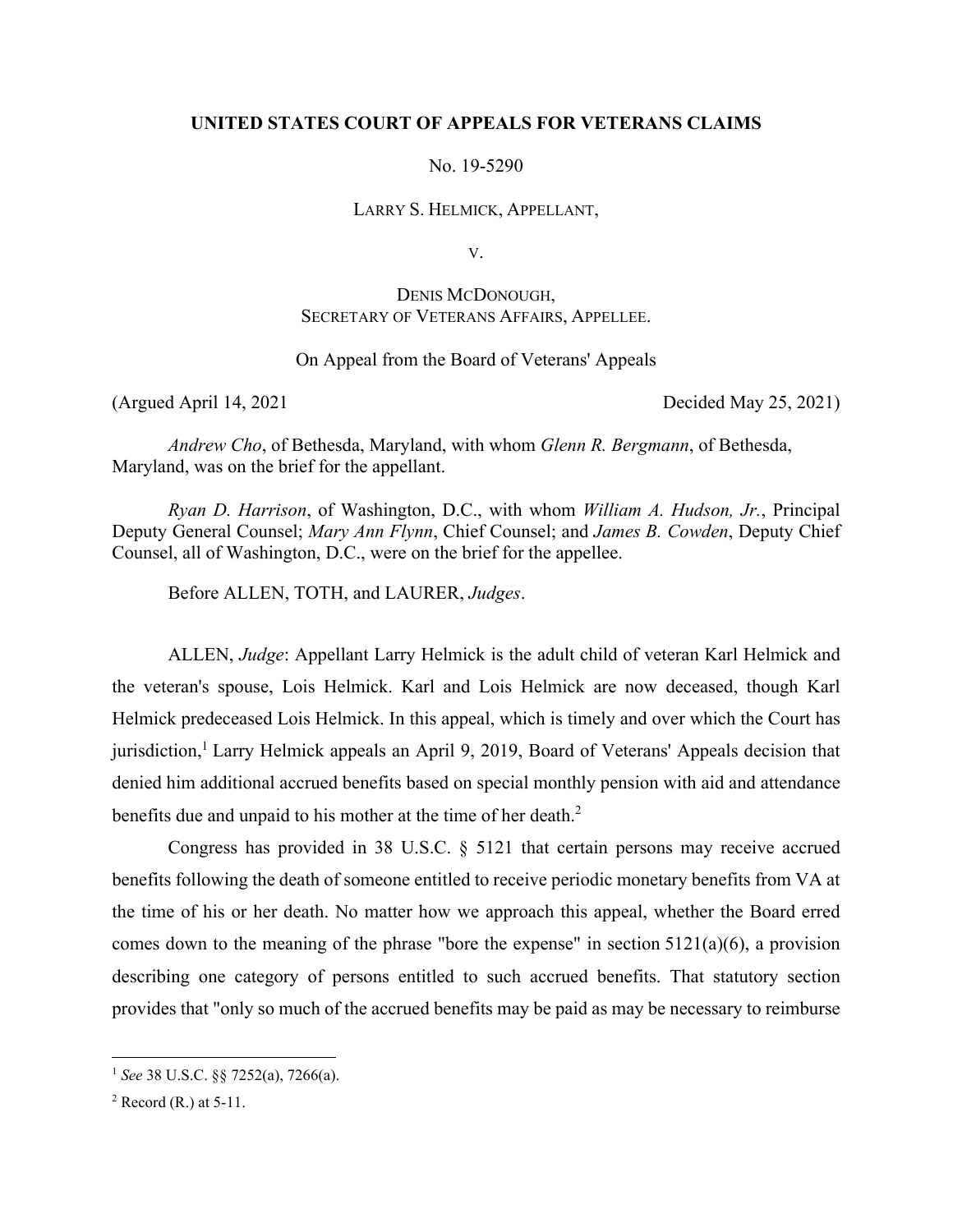the person who bore the expense of last sickness and burial."<sup>3</sup> If "bore" means "paid," as the Board assumed, then the Board did not err in denying appellant additional accrued benefits. That is so because it is undisputed that appellant did not pay his mother's medical expenses. Rather, he has always maintained, and as the Board acknowledged, he loaned her \$15,000 so that she herself could use the money to pay her medical expenses. She did, but she died before she could repay the loan. But if, on the other hand, "bore" means something broader than "paid," then the Board erred. The Board would have applied the incorrect legal standard to the facts.

We hold that, for purposes of section  $5121(a)(6)$  and 38 C.F.R. § 3.1000(a)(5), "bore the expense" means something broader than "paid." That phrase includes, at a minimum, a loan under the circumstances we have here. The Board erred by employing too narrow an understanding of what entitles a person to accrued benefits under the law. Although we are troubled that this matter has been pending for far too long before VA—nearly a decade in fact—we are unable to bring appellant's saga to an end today. The Board here did not make the factual findings necessary for us to find that appellant "bore the expense." And although we had previously remanded appellant's claim to the Board to make the factual determination whether the expenses appellant allegedly bore were related to his mother's "last sickness," the Board did not do so. In other words, the Board failed to make all the predicate factual findings necessary for us to *review* the ultimate issue of appellant's entitlement to accrued benefits. So, we will set aside the Board's decision and remand this matter for further proceedings consistent with this decision.

#### **I. FACTS AND PROCEDURAL HISTORY**

The material facts are undisputed here. The veteran died in May 2007. His spouse, appellant's mother, subsequently applied for and in an August 2009 rating decision was awarded a death pension, with aid and attendance, effective May 1, 2007.<sup>4</sup>

In February 2011, the spouse submitted a report asserting that she had paid \$39,842.69 in her own unreimbursed medical expenses in 2010 and expected to pay \$51,260.50 for her medical expenses in 2011.<sup>5</sup> The medical expense report for 2010 included \$28,061.13 for assisted living

<sup>3</sup> 38 U.S.C. § 5121(a)(6); *see also* 38 C.F.R. § 3.1000(a)(5) (2020) (employing the statute's same language, except using an "or" in place of an "and").

<sup>4</sup> R. at 208.

<sup>5</sup> R. at 175.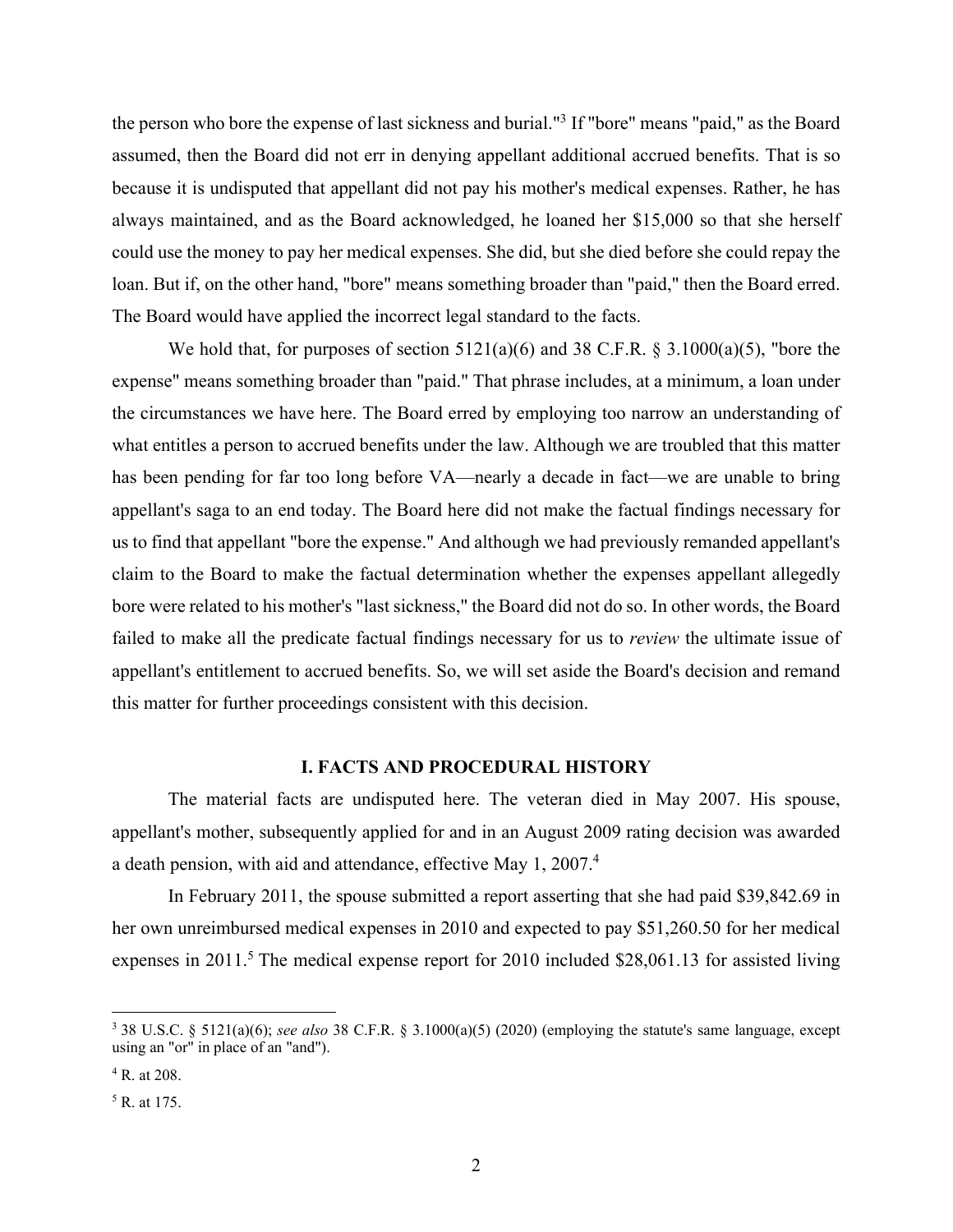expenses. 6 The form instructed her to "[r]eport the actual amount of unreimbursed medical expenses you paid for yourself . . . . Do not report any expenses you did not pay or expenses for which you were or will be reimbursed."<sup>7</sup> She estimated that her assisted living expenses for 2011 would be  $$45,600$ .<sup>8</sup> But she died in April 2011.<sup>9</sup>

Appellant then applied for some of his mother's accrued benefits, stating that he had paid \$1,496.89 in burial expenses, and identifying a "[l]oan for assisted care in 2010, 2011" of \$15,000 as an additional debt he had incurred on behalf of his mother.10 In March 2012, VA granted \$1,496.89 in accrued benefits for the burial expenses.<sup>11</sup> In August 2012, appellant disagreed with the decision because it did not address the \$15,000 loan.<sup>12</sup> In a March 2015 Statement of the Case, VA continued to deny \$15,000 in accrued benefits because appellant had not stated that he paid for his mother's last sickness.13 "In addition," VA said, "as caregiver fees were considered as medical expenses in determining the amount of pension she was entitled to they would not be allowable expenses for accrued purposes"; VA cited no law to support this assertion.<sup>14</sup> From now on, we'll refer to this reasoning as the "double counting" or "can't have your cake and eat it too" basis for denial.

In April 2015, appellant filed a Substantive Appeal to the Board.<sup>15</sup> He stated that "[w]e loaned [my mother] money for her to pay the increased cost of care" following her stroke in 2011.<sup>16</sup> "That cost," he continued, "was reported as paid 2010 and partial 2011 medical expenses. This generated the accrued amount. It was her intent to use the adjustment for her reported medical expenses to repay us."17 He further reported that his mother did not receive those adjusted funds

- 6 R. at 176, 178.
- 7 R. at 176.
- 8 R. at 179.
- <sup>9</sup> R. at 162.
- $10$  R. at 168.
- <sup>11</sup> R. at 147.
- 12 R. at 145.
- 13 R. at 129.
- <sup>14</sup> *Id.*
- $15$  R, at 109.
- $16$  *Id.*
- $17$  *Id.*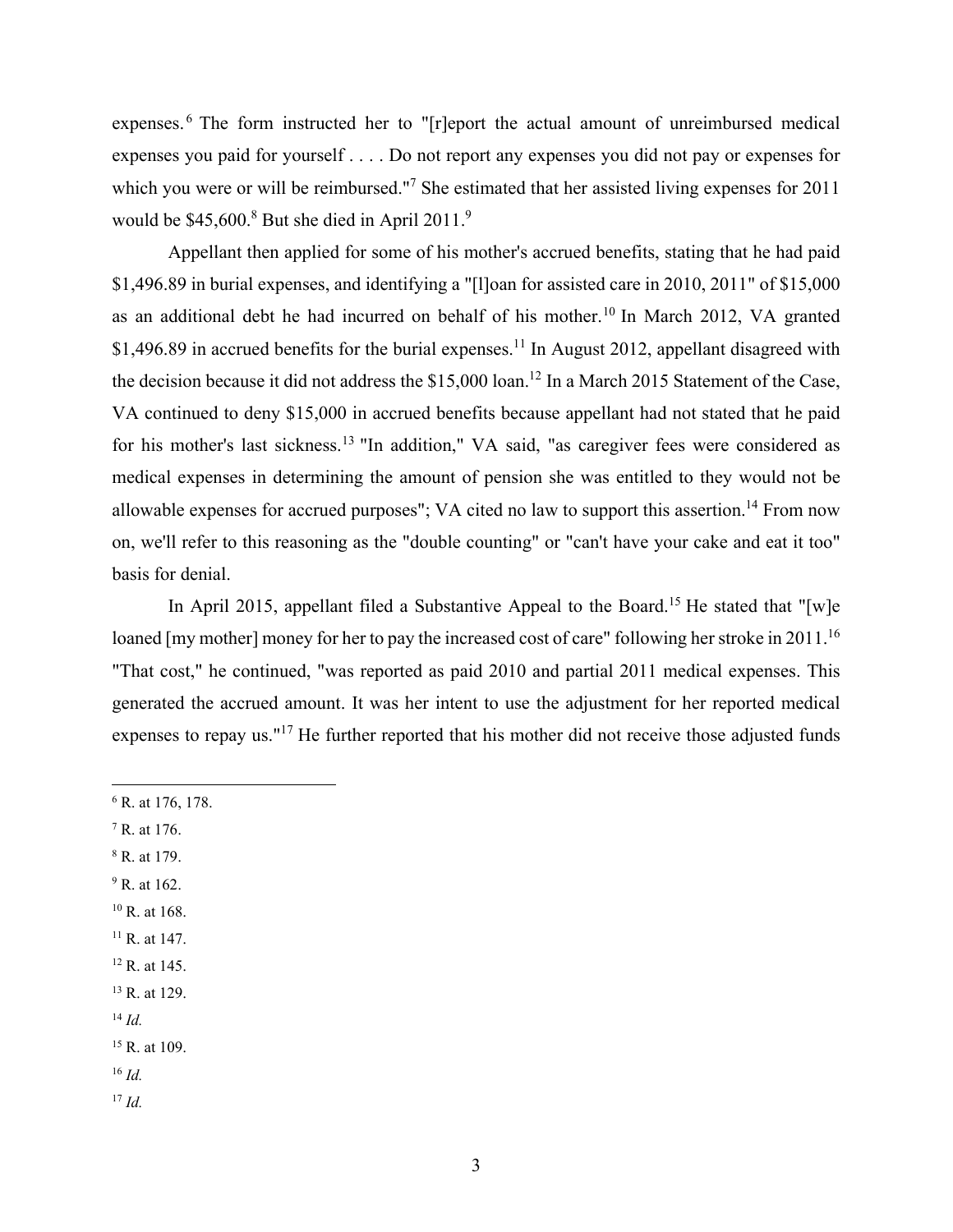because she died during a delay in processing her medical expense report.<sup>18</sup> Along with a February 2016 statement, appellant submitted bank statements demonstrating that between September 2010 and April 2011, three checks, each in the amount of \$5,000, had been issued to his mother, and that she had deposited them into her Fifth Third Bank account.19 The evidence submitted indicated that the three \$5,000 checks originated from a "Helmick Living Trust" account; appellant stated that this Discover Bank Money Market account was his.20 In an August 2016 Supplemental Statement of the Case, VA again continued its denial, focusing on its conclusion that the medical expenses as issue were not associated with the veteran's spouse's last sickness; VA found that appellant had "provided evidence of providing loans to the claimant, [but] there is no proof that the loans were related to the claimant's last illness."21 And VA reiterated the double counting basis for denial.<sup>22</sup>

In a December 2017 decision, the Board denied appellant's claim because it concluded that "[u]nfortunately, while the Board sympathizes with the appellant and recognizes the expenses paid by him," the law did not permit a grant of benefits on the last sickness basis.<sup>23</sup> When appellant appealed to this Court, we granted an August 2018 joint motion for remand (JMR), remanding the matter for the Board to provide an adequate statement of reasons or bases, and for the Board to address specifically appellant's mother's "atrial fibrillation with tachycardia with onset of 21 days prior, ischemic cardiomyopathy with onset of 20 years prior, and essential hypertension with onset 30 years prior, and whether those conditions meet the Board's definition of 'last sickness.'"24

But in the wake of the remand, in the April 9, 2019, decision at issue here, the Board denied the claim by focusing on the double counting basis only. The Board started with the premise that "the appellant may recover only so much of the accrued benefits, if any, as may be necessary to reimburse him for expenses he personally incurred in connection with [his mother's] last

- $21$  R. at 62.
- $22$  *Id.*

<sup>18</sup> *Id.* 

 $19$  R. at 89-100.

<sup>20</sup> R. at 89*.* 

 $^{23}$  R. at 37.

<sup>24</sup> R. at 30.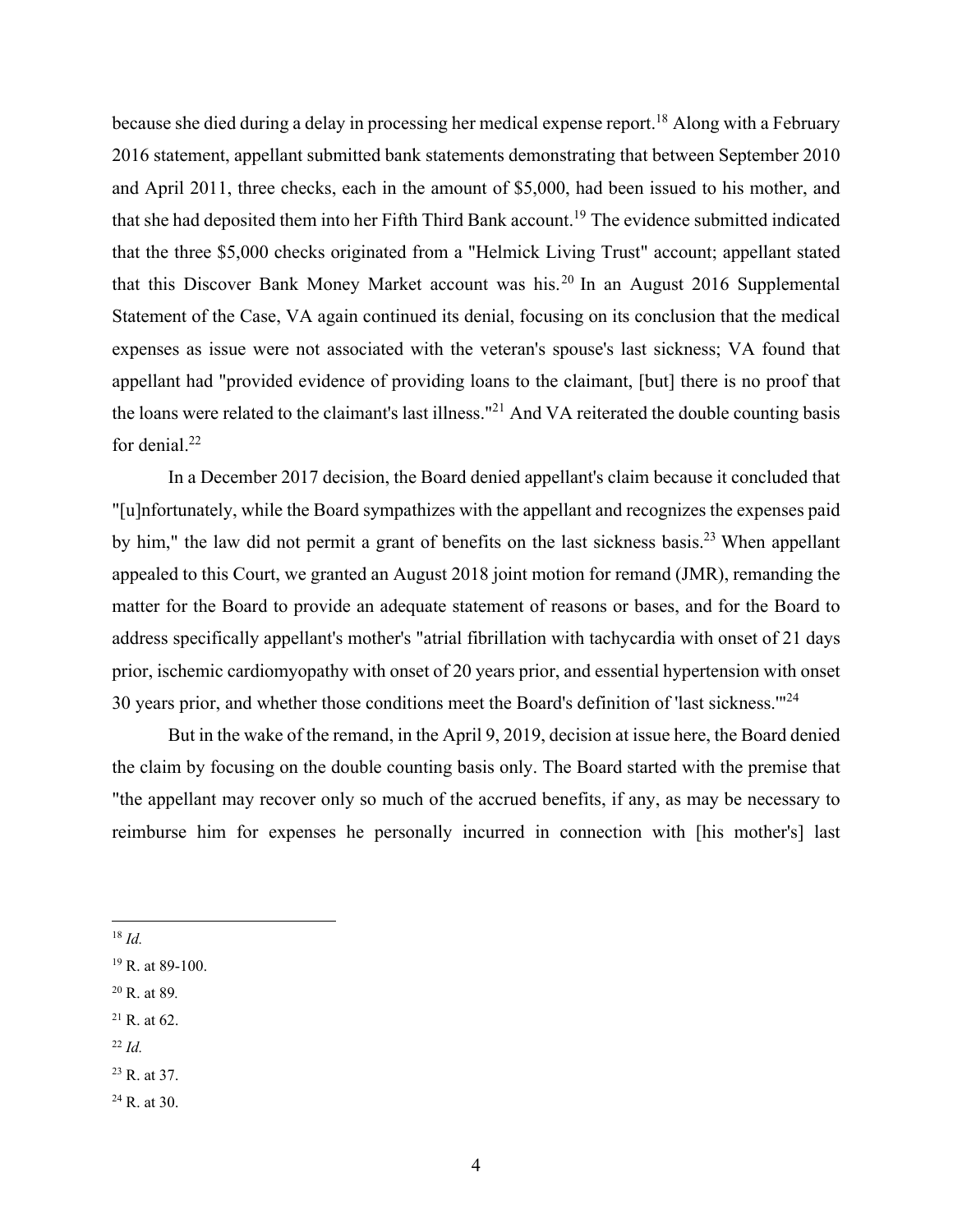sickness."<sup>25</sup> The Board reasoned that "the medical expenses that the appellant states that he loaned [his mother] \$15,000 for, and for which he should receive reimbursement, are the same expenses that were claimed by [his mother] as being paid by her to support her claim for pension benefits."<sup>26</sup> The Board further found that "[t]he Medical Expense Report clearly noted that any expenses not paid, or expenses paid for by someone else, should not be reported," so "[b]y signing the Medical Expense Report, [his mother] certified that her medical expenses, to include expenses for assisted living, were being paid by her, and would continue to be paid by her."<sup>27</sup> Thus, the Board denied the claim on the double counting basis; it determined that the mother's "medical expenses for assisted living cannot be counted both as an unreimbursed medical expense paid by [appellant's mother] to establish entitlement to pension benefits, and then be again counted as payments made by the appellant from his own funds for purposes of establishing entitlement to accrued benefits."<sup>28</sup> Regarding the JMR, the Board stated that it had "considered" the motion, but that it need not address it further because "the Board's decision herein rests upon a separate and independent basis from the (vacated) December 2017 decision, and its analysis renders that issue moot."29 This appeal followed.

#### **II. LAW**

VA determines income eligibility for pension, and the amount of pension payable, by subtracting the annual countable income from the applicable maximum annual pension rate (MAPR). 30 In determining annual countable income for pension purposes, VA cannot count among other things "unreimbursed medical expenses, to the extent that such amounts exceed 5 percent of the [payable MARP]."31

When someone who is entitled to pension dies, VA must pay to certain categories of payees any accrued benefits that remain due and unpaid to the deceased person, according to 38 U.S.C.

 $^{29}$  R. at 10.

<sup>&</sup>lt;sup>25</sup> R. at 9 (first citing 38 U.S.C. § 5121(a)(6); then citing 38 C.F.R. § 3.1000 (a)(5)).

<sup>26</sup> *Id.*

 $^{27}$  *Id.* 

<sup>28</sup> R. at 9-10.

<sup>30</sup> *See generally* 38 U.S.C. § 1521; 38 C.F.R. §§ 3.3, 3.23.

<sup>31 38</sup> U.S.C. § 1503(a)(8); 38 C.F.R. § 3.272(g).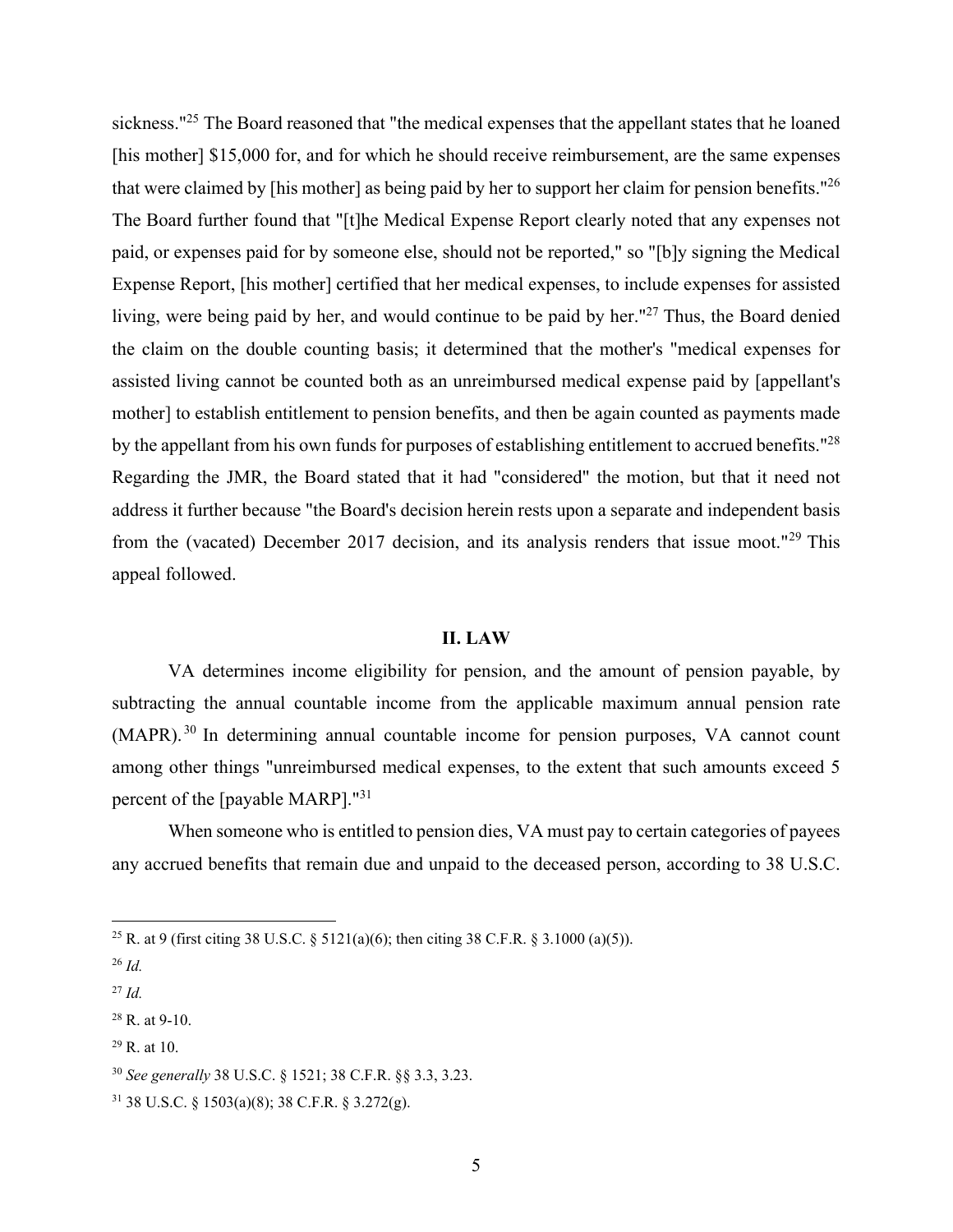§ 5121 and 38 C.F.R. § 3.1000. The present appeal centers on only one category of payee: "In all other cases, only so much of the accrued benefits may be paid as may be necessary to reimburse the person who bore the expense of last sickness and burial."32 The statute provides "[n]o other categories of payee at death" that could apply here.<sup>33</sup>

But in defining this category of payee, neither statute nor regulation defines "bore the expense." Our review of caselaw suggests that this Court has not attempted to define this phrase, at least not in any way that helps us here. The Court seems to have come closest to doing so in a memorandum decision, *Fournier v. McDonald*. 34 There "[t]he appellant asserted that he should be reimbursed for his father's medical expenses because he had loaned his father the money to pay his medical expenses initially with the expectation of being reimbursed when his father received payment from VA."35 Without explaining its apparent interpretation, the Court assumed that "bore" means "paid" or "is responsible for any unpaid bills."36 It is not clear from *Fournier* whether the appellant argued for a broader interpretation of "bore the expense" or whether the Court on its own considered the possibility of a broader interpretation. The appellant in *Fournier* seemed to insist that he was entitled to reimbursement only as a "creditor." 37 Of course, *Fournier* is nonprecedential. But in any event, *Fournier* contains no analysis that we can consult here in any way.

The same is true for the precedential *Wilkes v. Principi*. 38 In *Wilkes*, a veteran who had been awarded compensation benefits died; his accrued benefits due and unpaid totaled \$109,464.39 The veteran's nephew and niece (claimants) sought those accrued benefits for the veteran's estate, apparently with the expectation that they then might have been entitled to recover these funds

<sup>32 38</sup> U.S.C. § 5121(a)(6); *see also* 38 C.F.R. § 3.1000(a)(5) (employing the same language except an "or," which was substituted for the "and" in the statute).

<sup>33</sup> *Youngman v. Shinseki*, 699 F.3d 1301, 1303 (Fed. Cir. 2012).

<sup>34</sup> No. 14-1101, 2015 WL 3964177, at \*2 (Vet. App. June 30, 2015).

<sup>35</sup> *Id.* at 1.

<sup>36</sup> *See id.* at 2 (in the analysis using "paid" and "is responsible for any unpaid bills" as synonyms for "bore the expense").

<sup>&</sup>lt;sup>37</sup> *See id.* (focusing on that apparently sole argument).

<sup>38 16</sup> Vet.App. 237 (2002).

<sup>39</sup> *Id.* at 239.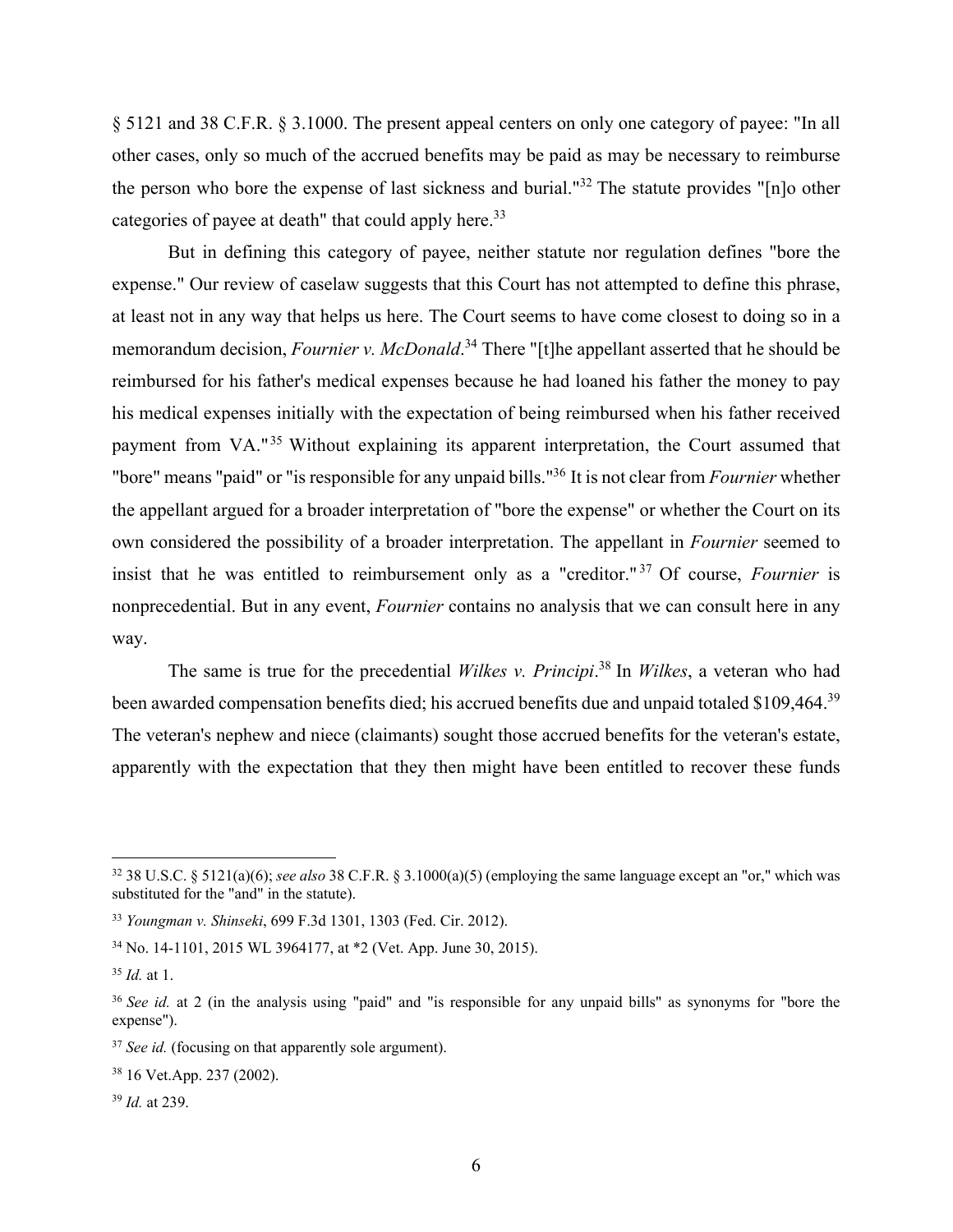presumably through State law. 40 According to the claimants, "expenses incurred for the last sickness and burial of the decedent had been prepaid."<sup>41</sup> The claimants never claimed reimbursement as persons who bore the expense of the veteran's last sickness and burial. Rather, they argued that section 5122, not section 5121, applied, and therefore the estate was entitled to the  $$109,464<sup>42</sup>$  At every opportunity, the claimants seemed to actively disavow section  $5121$ 's applicability.43 Nevertheless, to rule out all possible bases for entitlement, the Court in *Wilkes* considered whether the claimants were persons who bore the expense of last sickness and burial.<sup>44</sup> To that end, the Court arguably assumed that "bore" means "paid."45 But that assumption was not supported by any analysis on which we can rely here. What's more, it appears that the Court in *Wilkes* had no occasion to consider the precise interpretation question that we face here because *Wilkes* did not involve a family loan. So, given the circumstances at issue here in *Helmick*, *Wilkes* offers no guiding analysis on whether "bore" could mean something broader than "paid."46

Because we found no caselaw that settles the question before us, and the parties cite none, we will examine the meaning of "bore the expense" anew. The process for determining the meaning of statutes and regulations is well established. Questions of statutory and regulatory interpretation are pure questions of law that the Court reviews de novo.<sup>47</sup> We look to the plain meaning of statutes and regulations and, when we find plain meaning, our job is simply to apply it. 48 And, "in circumstances where the regulatory language mirrors the statute, 'the question

<sup>44</sup> *Id.* at 242.

<sup>45</sup> *Id.*

<sup>40</sup> *Id.* 

 $41$  *Id.* 

 $42$  *Id.* 

<sup>43</sup> *E.g., id.* (arguing unsuccessfully before this Court that the claim did not qualify as one for accrued benefits under sections 5121 and 5122 because the \$109,464 was a one-time lump-sum payment, not a periodic payment).

<sup>46</sup> Note that neither party cited *Wilkes*. Presumably, if the Secretary thought *Wilkes* controlled the issue in this case, he would have relied on it in his brief.

<sup>47</sup> *See Saunders v. Wilkie*, 886 F.3d 1356, 1360 (Fed. Cir. 2018) (statutory interpretation); *Langdon v. Wilkie*, 32 Vet.App. 291, 296 (2020) (regulatory interpretation).

<sup>48</sup> *Frederick v. Shinseki*, 684 F.3d 1263, 1269 (Fed. Cir. 2012) (statutes); *Tropf v. Nicholson*, 20 Vet.App. 317, 320 (2006) (quoting *Brown v. Gardner*, 513 U.S. 115, 120 (1994)) (regulations); *see also Kisor v. Wilkie*, \_\_ U.S. \_\_\_, \_\_\_, 139 S. Ct. 2400, 2415 (2019); *Artis v. District of Columbia*, \_\_ U.S. \_\_, \_\_, 138 S. Ct. 594, 603 (2018) (quoting *Moskal v. United States*, 498 U.S. 103, 108 (1990)); *Chevron U.S.A., Inc. v. Natural Res. Def. Council, Inc.*, 467 U.S. 837, 842-43 (1984).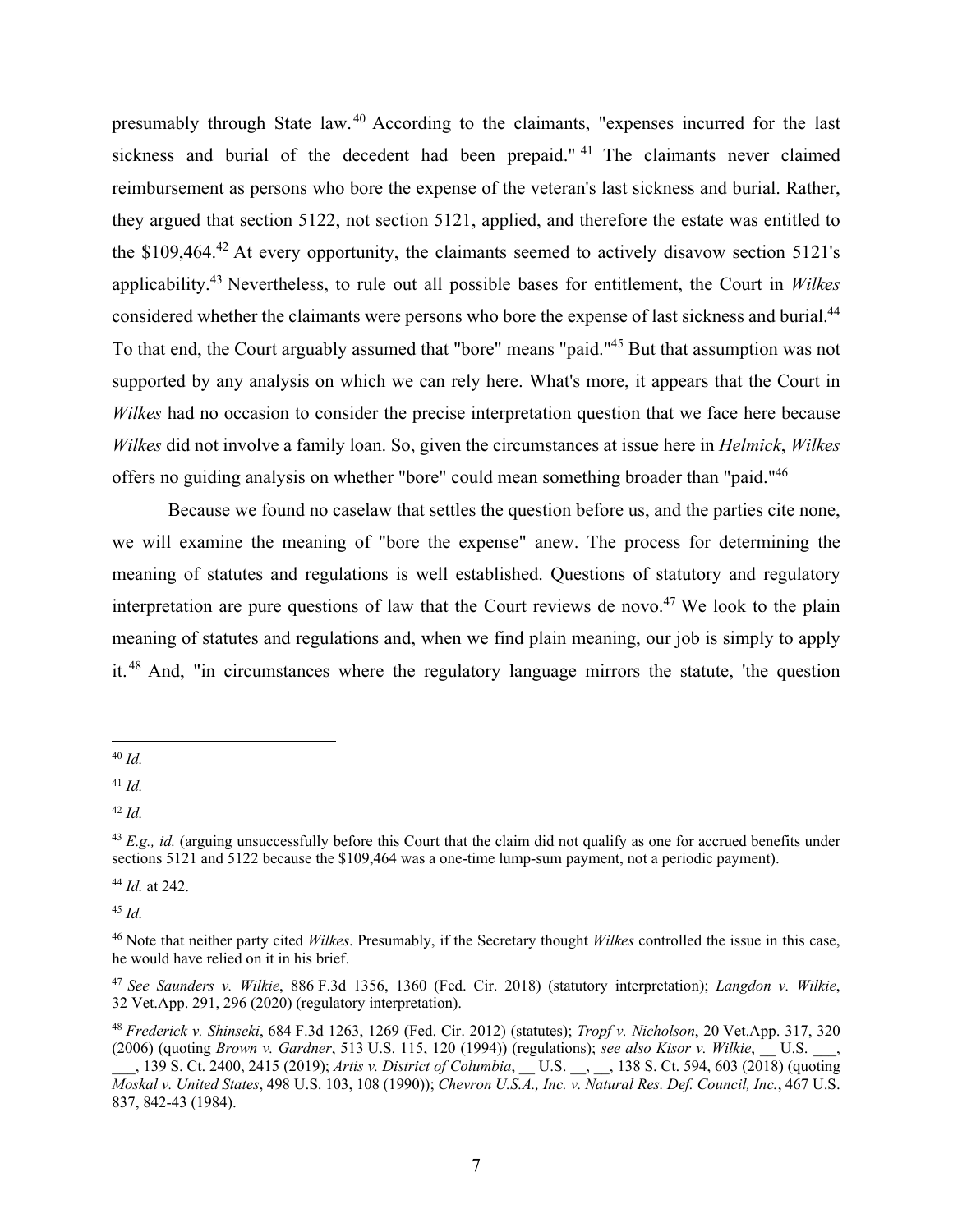presented is one of statutory interpretation.'"49 "[I]n interpreting a statute a court should always turn first to one, cardinal canon before all others. . . . [C]ourts must presume that a legislature says in a statute what it means and means in a statute what it says there."50 With these principles in mind, we will interpret section 5121(a)(6), apply its plain meaning to this appeal's circumstances, and then elaborate on how the Board erred.

## **III. ANALYSIS**

At oral argument<sup>51</sup> it became especially clear that this appeal comes down to the meaning of "bore the expense," because the Board's double counting basis for denial depends on the Board's assumption that "bore" means "paid."52 To be sure, in its decision on appeal the Board did not explicitly say it was interpreting the controlling statute or regulation. But its reasoning unquestionably, even if implicitly, depends on interpreting "bore" to mean "paid." And we have as much authority to review and correct implicit errors of law as we have to review and correct explicit ones.<sup>53</sup>

Because the language of § 3.1000(a)(5) almost exactly mirrors that of section 5121(a)(6). we will focus our interpretation on the language of section  $5121(a)(6)$ .<sup>54</sup> Consider again the statutory provision at issue: "In all other cases, only so much of the accrued benefits may be paid as may be necessary to reimburse the person who bore the expense of last sickness and burial."55

In section  $5121(a)(6)$ , "bore" plainly means something broader than "paid." To state the obvious, Congress used "paid" and "bore" in the very same sentence.<sup>56</sup> Had Congress wanted to say "paid" instead of "bore," it clearly knew how to do so. Had Congress wanted to restrict the

<sup>49</sup> *Mulder v. Gibson*, 27 Vet.App. 10, 17 (2014) (quoting *Sharp v. Shinseki,* 23 Vet.App. 267, 275 (2009)), *aff'd sub nom. Mulder v. McDonald*, 805 F.3d 1342 (Fed. Cir. 2015).

<sup>50</sup> *Conn. Nat'l Bank v. Germain*, 503 U.S. 249, 253-54 (1992).

<sup>51</sup> *See generally* Oral Argument, *Helmick v. McDonough*, No. 19-5290 (held Apr. 14, 2021), https://www.youtube.com/watch?v=W0g\_iPOBASY (narrowing the question down to the meaning of "bore the expense").

<sup>52</sup> *See* R. at 9-10 (substituting the terms "personally incurred" or "paid" or "payments" for "bore the expense").

<sup>53</sup> *See, e.g.*, *McCartt v. West*, 12 Vet.App. 164, 168-69 (1999) (interpreting statute and regulation and holding in light of the Court's interpretation that an implicit determination by the Board was erroneous as a matter of law).

<sup>54</sup> *See Mulder*, 27 Vet.App. at 17. *Compare* 38 U.S.C. § 5121(a)(6), *with* 38 C.F.R. § 3.1000(a)(5) (employing the same language as statutory section  $5121(a)(6)$ , but employing "or" in place of the statute's "and").

<sup>55 38</sup> U.S.C. § 5121(a)(6); *see also* 38 C.F.R. § 3.1000(a)(5).

 $56 \S 5121(a)(6)$ .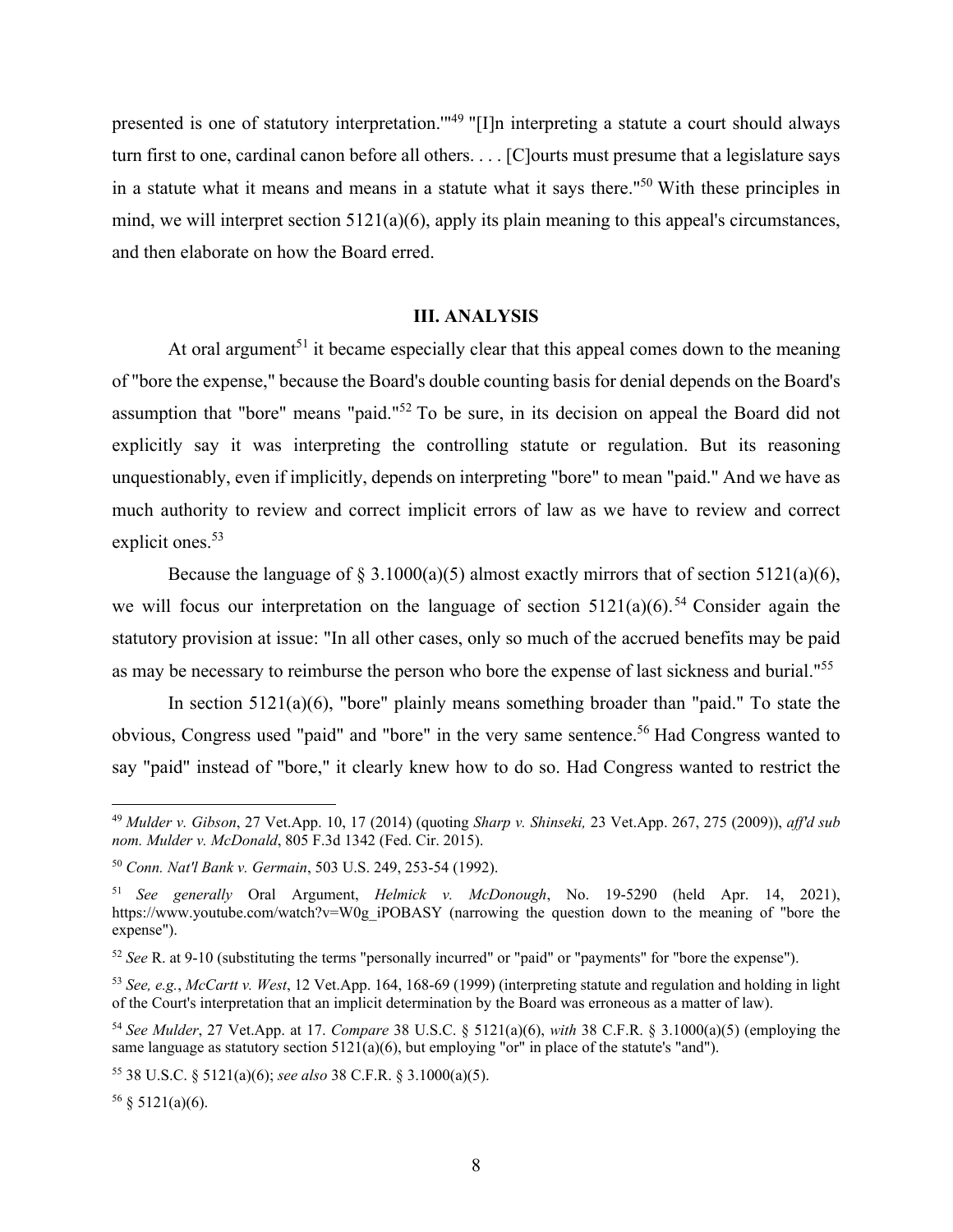class of people entitled to accrued benefits under section  $5121(a)(6)$  to those who "paid" an expense, Congress could have and would have. But it didn't.

Instead, Congress used two different terms—"paid" and "bore"—in the same provision.<sup>57</sup> Therefore, we think Congress meant two different things by "paid" versus "bore."58 Perhaps to state the obvious, we presume that Congress said "bore" because it meant "bore" and meant "bore" because it said "bore"—not only "paid."59

The question then becomes what "bore the expense" means. Certainly, the phrase "bore the expense" *can* mean "paid the expense."60 But "bore" is not limited to "paid." Critically and plainly, "bore" can mean more than "paid" and include more circumstances: to "bear" something can also mean "to accept or allow oneself to be subjected to especially without giving way"; to "assume" or "accept"; "to support the weight of; sustain"; "to move while holding up and supporting (something)"61; or "[t]o support or carry."62 Congress's clear intent was to make whole the one who—one way or another—was saddled with the financial burden of a beneficiary's last sickness and burial. And the plain meaning of "bore the expense" includes whatever circumstances created that financial burden.

Another way to look at the relationship between "bore" and "paid" is, sometimes the person who bore the expense is the person who paid the expense, and vice versa. But not always. Take a lighter situation, where a parent gives his or her child \$5 to buy ice cream. When the child goes to the counter, orders, and hands over \$5 in exchange for the ice cream,  $63$  the child can rightfully claim that he or she "paid" the expense of the ice cream. But as the one actually out \$5, the parent could just as rightfully claim that he or she was the one who "bore" the expense of the ice cream. Those claims can coexist; they are not mutually exclusive.

<sup>57</sup> *Id.* 

<sup>58</sup> *See S.E.C. v. McCarthy*, 322 F.3d 650, 656 (9th Cir. 2003) (citing among other cases *Russello v. United States,* 464 U.S. 16, 23 (1983)) ("It is a well-established canon of statutory interpretation that the use of different words or terms within a statute demonstrates that Congress intended to convey a different meaning for those words.").

<sup>59</sup> *See Germain*, 503 U.S. at 253-54.

<sup>60</sup> *Bear the cost/expense etc*, MACMILLAN DICTIONARY, https://www.macmillandictionary.com/us/dictionary/american/bear-the-cost-expense-etc (last visited May 6, 2021). Note that "bear" is the present tense of "bore."

<sup>61</sup> *Bear*, MERRIAM-WEBSTER, https://www.merriam-webster.com/dictionary/bear (last visited May 6, 2021).

<sup>62</sup> *Bear*, BLACK'S LAW DICTIONARY (11th ed. 2019).

 $63$  The hypothetical still works even if the child pulls out a different \$5 bill from his pocket, because money is fungible.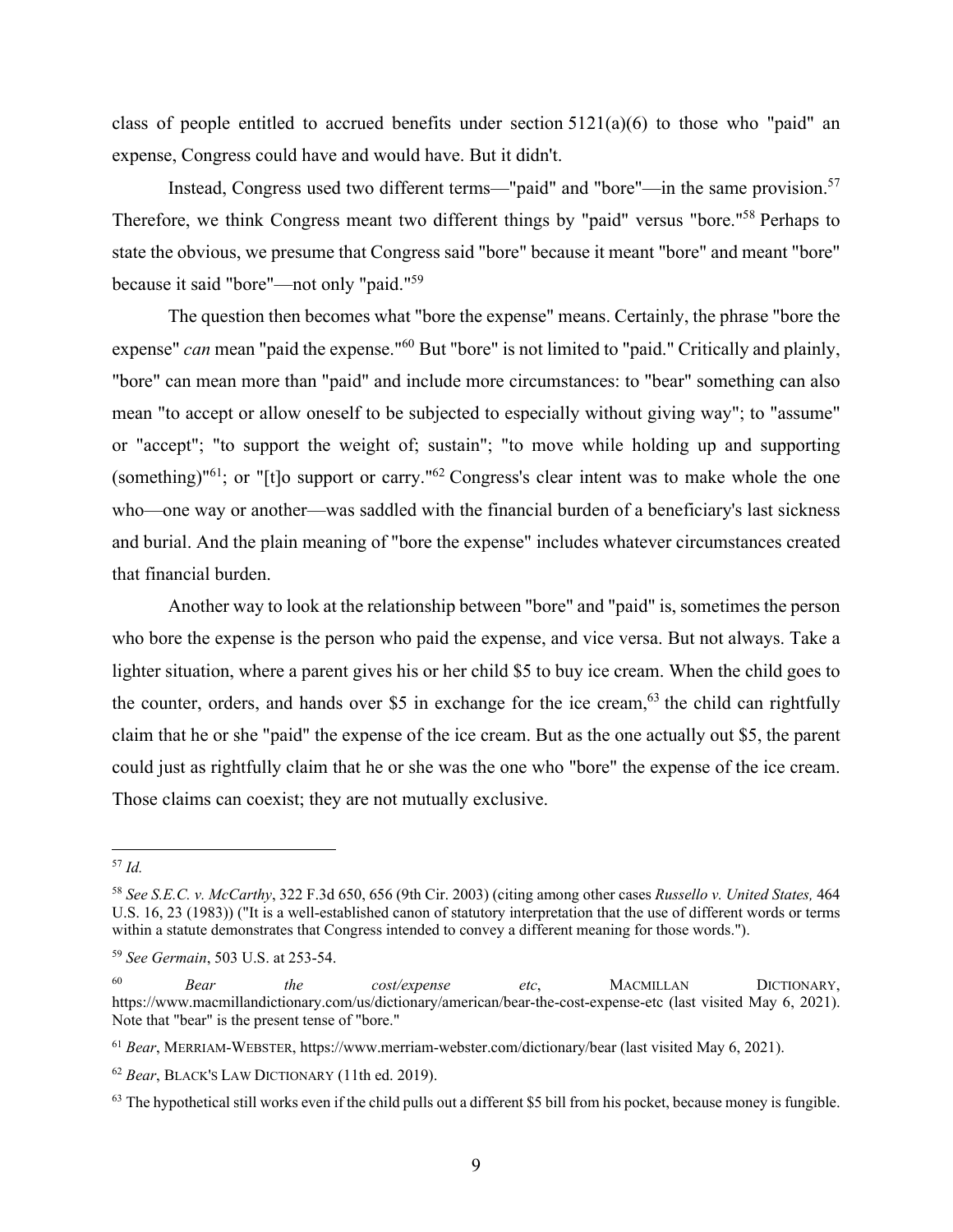So too here. It is undisputed that appellant lent his mother \$15,000 so that she could pay her medical expenses. It is undisputed that the mother claimed that she "paid" her medical expenses and submitted medical expense reports to that effect.<sup>64</sup> And it is undisputed that she never repaid the loan, so appellant is out \$15,000. Therefore, for purposes of seeking reimbursement under section 5121(a)(6), appellant can rightfully claim that he is the one who "bore" \$15,000 worth of his mother's medical expenses. His and his mother's claims can coexist; they are not mutually exclusive.

Now that we have determined the plain meaning of "bore the expense" in section 5121(a)(6) and applied it to the circumstances of this appeal, we can easily see where the Board went wrong. First, as a point of clarification, the Board confusingly seemed to reason at times as if appellant asserted that he paid his mother's medical expenses.<sup>65</sup> But he didn't. In fact, the Board itself acknowledged elsewhere in its analysis that appellant asserted that he *loaned* his mother the \$15,000.<sup>66</sup> So, despite some confusion, we think the Board understood the correct and undisputed facts.

Where it went wrong was with the law and its application to the undisputed facts. The question before the Board was whether appellant "bore" \$15,000 worth of his mother's medical expenses, because he loaned her that money and was not repaid, such that he was entitled to reimbursement under section  $5121(a)(6)$ . The Board implicitly said he did not bear that expense because the Board wrongly assumed that, for purposes of section 5121(a)(6), "bore" means "paid." And as a result, the Board wrongly treated appellant's reimbursement claim and his mother's pension claim as mutually exclusive and denied appellant's reimbursement claim on that basis (i.e., on the "double counting" or "can't have your cake and eat it too" basis).<sup>67</sup>

Finally, we note that the Board cited no other law that could justify its double counting basis for denial. And the Board cites no other law for good reason; as far as we can tell, that basis for denial has no tether to law, apart from the "bore"-"paid" false equivalency we have already analyzed and rejected. So, to the extent the Board suggested that some unspecified law otherwise

<sup>64</sup> Recall that the form instructed her to "[r]eport the actual amount of unreimbursed medical expenses you *paid* for yourself . . . . Do not report any expenses you did not *pay* or expenses for which you were or will be reimbursed." R. at 176 (emphasis added). And, for what it's worth, a loan is not a reimbursement.

<sup>65</sup> *See* R. at 9-10.

<sup>66</sup> R. at 9.

<sup>67</sup> *See* R. at 9-10.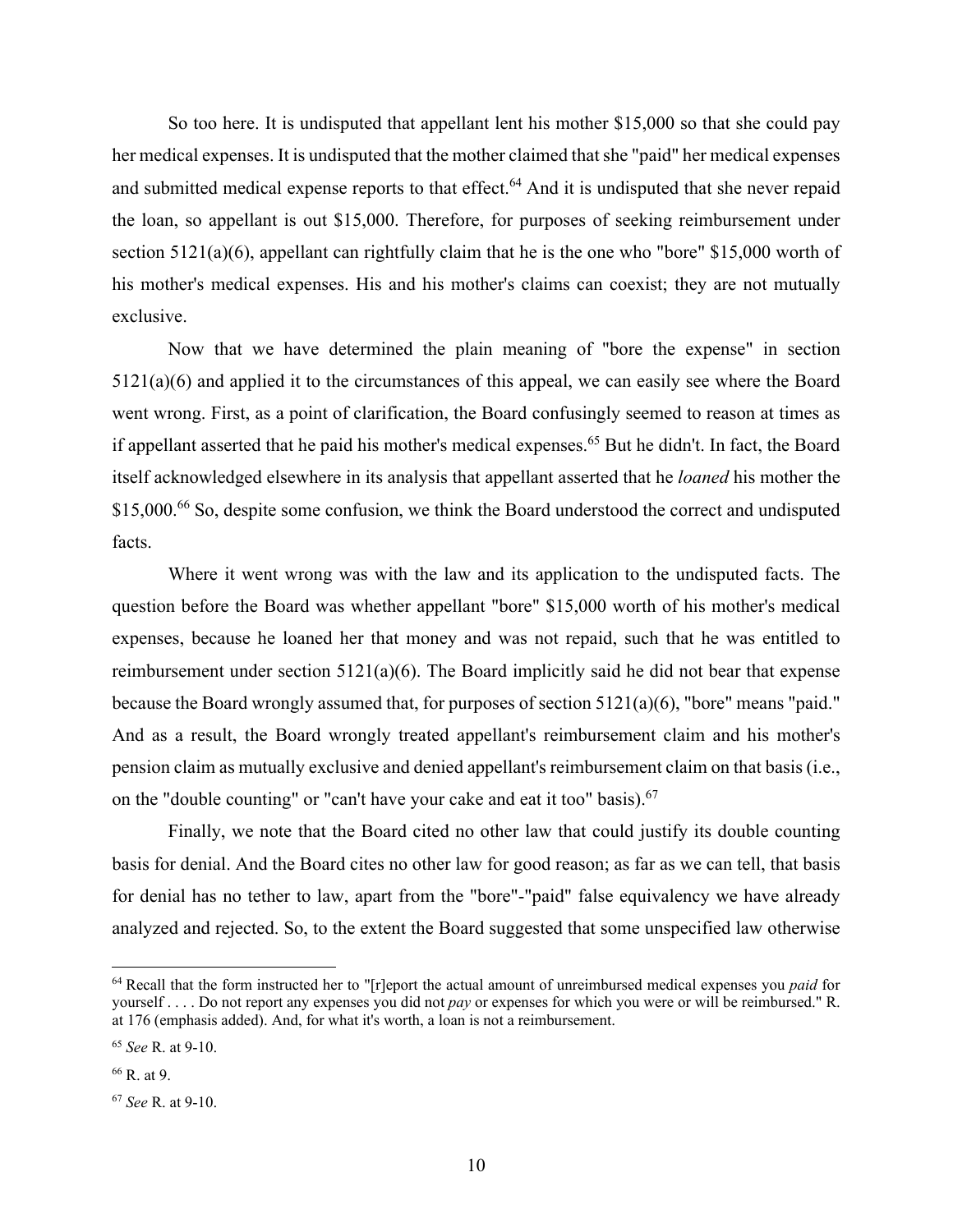required a choice between claiming the \$15,000 as unreimbursed medical expenses on the pension income/asset verification form or claiming reimbursement of the \$15,000 under section 5121(a)(6), the Board erred as a matter of law in that respect too. Or at least provided an inadequate statement of reasons or bases.

It would appear, then, that appellant is entitled to reimbursement. Regrettably though, we cannot say so for sure—for two reasons. First, the Board failed to make the factual findings necessary for us to determine that as a matter of fact appellant "bore the expense[s]" at issue. We note, though, that this failure was entirely avoidable. The Board repeatedly acknowledged appellant's factual theory, had every opportunity to make the requisite findings, and seemingly had plenty of evidence in the record to do so.68 Yet the Board did not make those findings, leaving us with no option but to remand the matter.<sup>69</sup> On remand, should the Board reach factual conclusions different than those it assumed and seemingly accepted all along, the Board should be especially cognizant of its reasons-or-bases obligations.

Second, and similarly, remand, not reversal, is appropriate here because the "last sickness" issue described in the August 2018 JMR still remains and the Board did not perform the factfinding necessary for us to address that issue now on appeal.<sup>70</sup> Therefore, as much as we might wish we could save appellant another trip to the Board, we can't.

On remand, the Board must make the requisite findings as to whether by lending his mother \$15,000 that she did not repay, appellant "bore" \$15,000 worth of his mother's medical expenses; the Board must comply with the previously entered JMR; and the Board must determine whether

<sup>68</sup> *See* R. at 6 (acknowledging appellant's assertion that he gave his mother \$15,000 for medical expenses); R. at 8 (noting from the August 2016 Supplemental Statement of the Case that "the RO stated that . . . the appellant had proved that he made loans to [his mother]"); R. at 9 (acknowledging appellant's position that "he lent his mother (L.H.) money to cover medical expenses in 2010 and 2011, and that L.H. agreed to reimburse him for those expenses following adjustments to her award of special monthly pension"); *id.* (stating that "the medical expenses that the appellant states that he loaned L.H. \$15,000 for, and for which he should receive reimbursement, are the same expenses that were claimed by L.H. as being paid by her to support her claim for pension benefits"); R. at 9-10 (reasoning that "L.H.'s continuing medical expenses for assisted living cannot be counted both as an unreimbursed medical expense paid by L.H. to establish entitlement to pension benefits, and then be again counted as payments made by the appellant from his own funds for purposes of establishing entitlement to accrued benefits").

<sup>69</sup> *Deloach v. Shinseki*, 704 F.3d 1370, 1380 (Fed. Cir. 2013) (holding "that the evaluation and weighing of evidence are factual determinations committed to the discretion of the factfinder—in this case, the Board"); *Hensley v. West*, 212 F.3d 1255, 1263 (Fed. Cir. 2000) ("[A]ppellate tribunals are not appropriate fora for initial fact finding."); *Tucker v. West*, 11 Vet.App. 369, 374 (1998) ("Generally, where the Board has incorrectly applied the law, failed to provide an adequate statement of reasons or bases for its determinations, or where the record is otherwise inadequate, a remand is the appropriate remedy.").

<sup>70</sup> *See* R. at 10 (declining to address the JMR issue as "moot"); *Deloach*, 704 F.3d at 1380; *Hensley*, 212 F.3d at 1263.